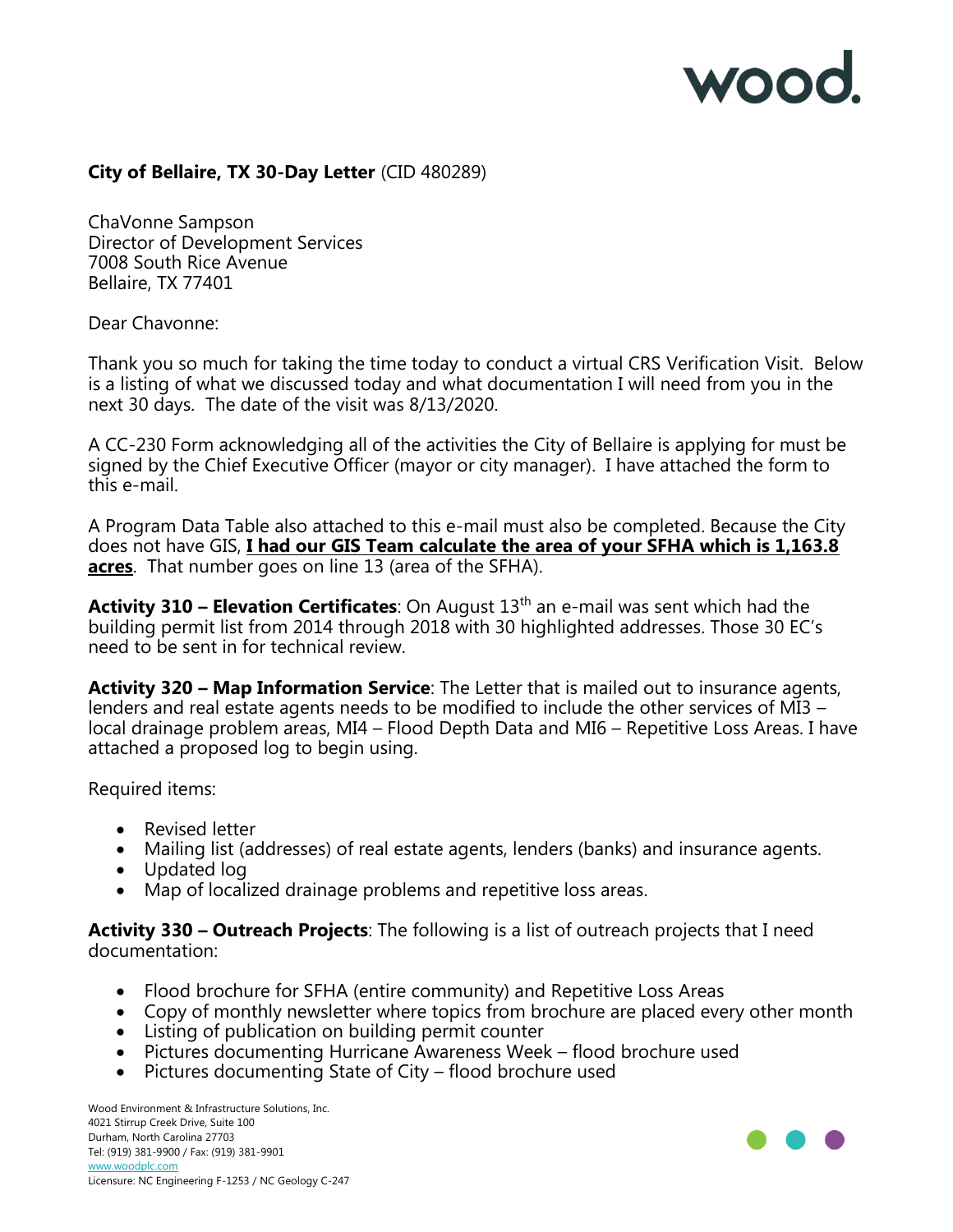

• Picture of no dumping sign on drainage inlet

**Activity 340 – Hazard Disclosure**: No documentation is required here as the City is eligible for 15 points for a state-based disclosure requirement.

**Activity 350 – Flood Protection Information**: Since the Bellaire Library is connected to the City of Houston Library, I went ahead and downloaded all of the FEMA publications to support full credit for LIB. Please provide the following:

- List of publications in the Bellaire Library so they can be evaluated for Locally Pertinent Document (LPD) credit.
- Updated website to include all 6 primary CRS topics from your flood brochure.
- Post link to USGS gauges on flood page website.

**Activity 360 – Flood Protection Assistance**: Documentation is required to show requests for help with flooding problems on lots and a recommended solution to those problems. The required documentation:

- Short Bios from staff members who assist with the inspections of property
- Log or e-mails showing the request and the resolution to the flooding problem
- Publicity for the service Flood Brochure

**Activity 410 – Flood Hazard Mapping**: Credit for this activity should carry forward from 2013 since the community's FIRM is still the same. Credit of Tropical Storm Allison Recovery Project (TSARF) HSS for use of better topography in the 2007 FIS/FIRMS (2 Foot Contours) all AE-Zones. No documentation is required from the community.

**Activity 420 – Open Space Preservation**: Even through you did not receive any credit in Open Space in 2013, there are some credits under Open Space Incentives that you could earn credit.

- If your comprehensive Plan recommends open space, provide that section of the plan
- If your land development regulations allow Planned Unit Developments (PUD's) or Cluster Development, provide those sections of the regulations
- If your regulations allow for Density Transfers or Transfer of Rights (TDRs) provide that portion of your regulations.

**Activity 430 – Higher Regulatory Standards**: There are two higher standard credits approved in 2013 for Freeboard and Compensatory Storage. The no net fill requirement credited in 2013 needs to be evaluated for credit under Development Limitations (L1b). Please provide the following:

• Ordinance section that deals with freeboard for all buildings in all flood zones

**Activity 440 – Flood Data Maintenance**: this activity gives credit for a community's GIS system. Since the City of Bellaire does not have a GIS system and uses Harris County, I was able to find the following elements on the Harris County Flood Portal: AMD1, AMD 2, AMD5, AMD 7. I was not able to find any other attributes. In the past the City had a CD which contained contour lines which could be creditable for AMD8. Your FIRM maps have base flood elevations which could be credited in AMD4. Credit was provided in the past for a city

2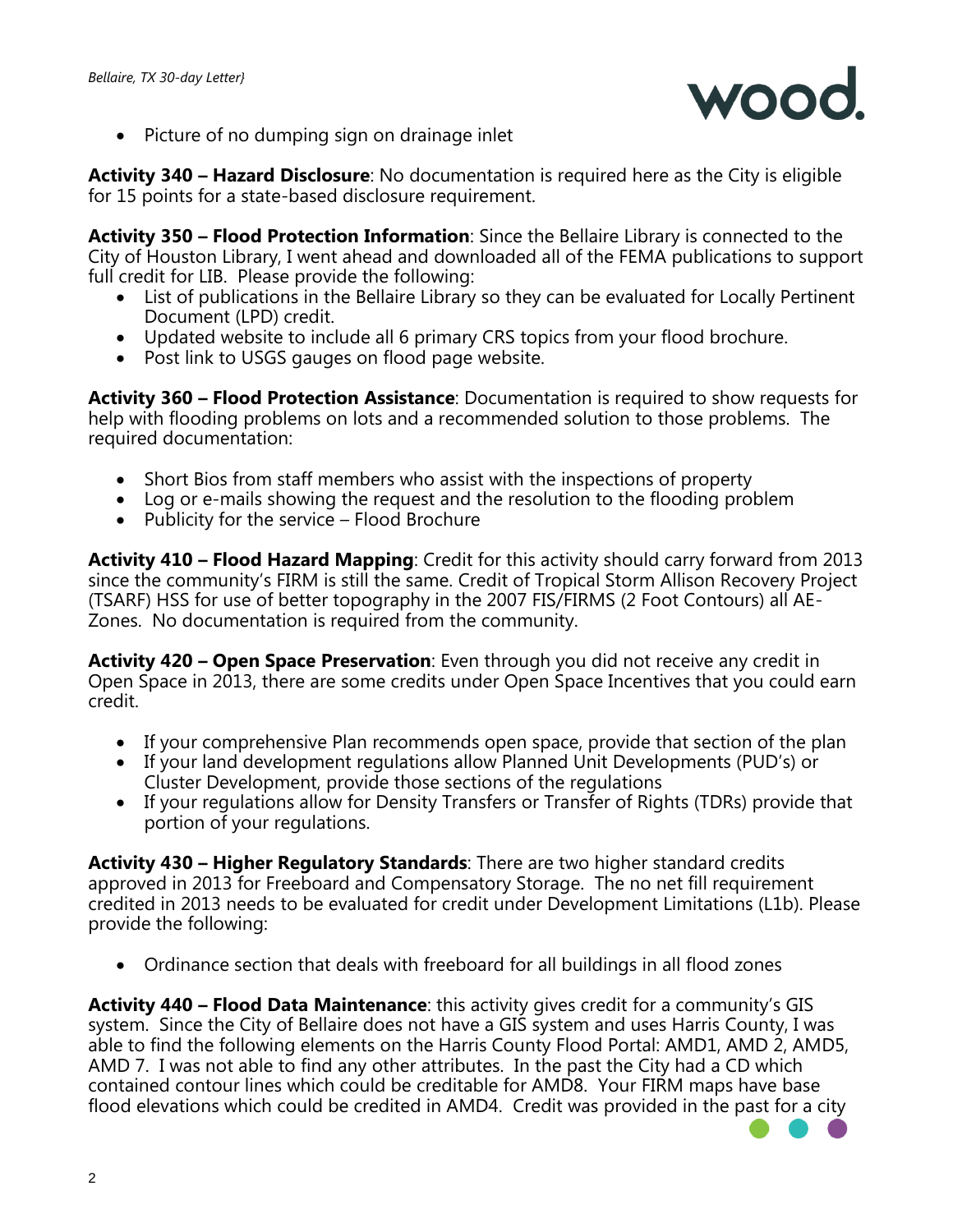

map showing Hurricane Alison elevations. This could be credited under AMD 13. Please provide the following for this activity:

- CD with contours on it
- FIRM Map with base flood elevations shown
- City of Bellaire map with Hurricane Alison elevations
- All previous FIRM Index Panels from all previous FIRMS and front cover of all previous Flood Insurance Studies (FIS) and Flood Hazard Boundary Map if available

**Activity 450 - Stormwater Management**: Credit has been approved for erosion and sedimentation control regulations. In order to confirm the regulations are being enforced, the erosion and sedimentation control plan from a set of construction plans must be provided. If the City inspects all public and private detention ponds each year credit can be earned under Activity 540 Drainage System Maintenance:

• 5 copies of erosion control plans from various construction projects. Only the single erosion and sedimentation control sheet is required

**Activity 510 – Floodplain Management Planning**: This activity deals both with the repetitive loss properties (2 or more losses in a 10-year period greater than \$1,000) and planning or a plan that evaluates a community's flood problems. **Please use the last repetitive loss data received from ISO in May of 2018** to map the repetitive loss areas (properties on FEMA's list plus nearby or adjoining properties with the same or similar flood condition). Please provide the following:

- Complete the CC-RL form attached to this e-mail and make any updates to the forms attached to the CC\_RL such as no longer in your community or elevated above the BFE. Be sure to include documentation such as an EC to document the update.
- Provide a list of all addresses in all repetitive loss areas
- Map the repetitive loss areas (number each area)
- Provide a cause of repetitive for each repetitive loss areas
- Provide a copy of the letter mailed to each RL area
- The 2018 City Floodplain Management Plan will be forwarded to ISO for technical review

**Activity 530 – Flood Protection**: Provide a map showing the location of all flood protected or elevated buildings in the SFHA. A map of their location in relationship to the floodplain is required and a copy of each Elevation Certificate. If an elevation is from a repetitive loss property or severe repetitive loss property extra credit is provided, so noting each is important. From the previous Cycle, 5119 Jessamine Street was elevated, and that building was also a severe repetitive loss property and counted as 3 buildings. Please include 5119 in your list of elevated buildings and note is as SRL. The following is required to be submitted to document credit:

- List of addresses of elevated buildings noting if any are repetitive loss or severe repetitive loss according to you May 2018 RL Data from ISO
- An elevation certificate for each elevated building
- An AW-501 showing the property is either repetitive loss or severe repetitive loss from the May 2018 RL Data from ISO